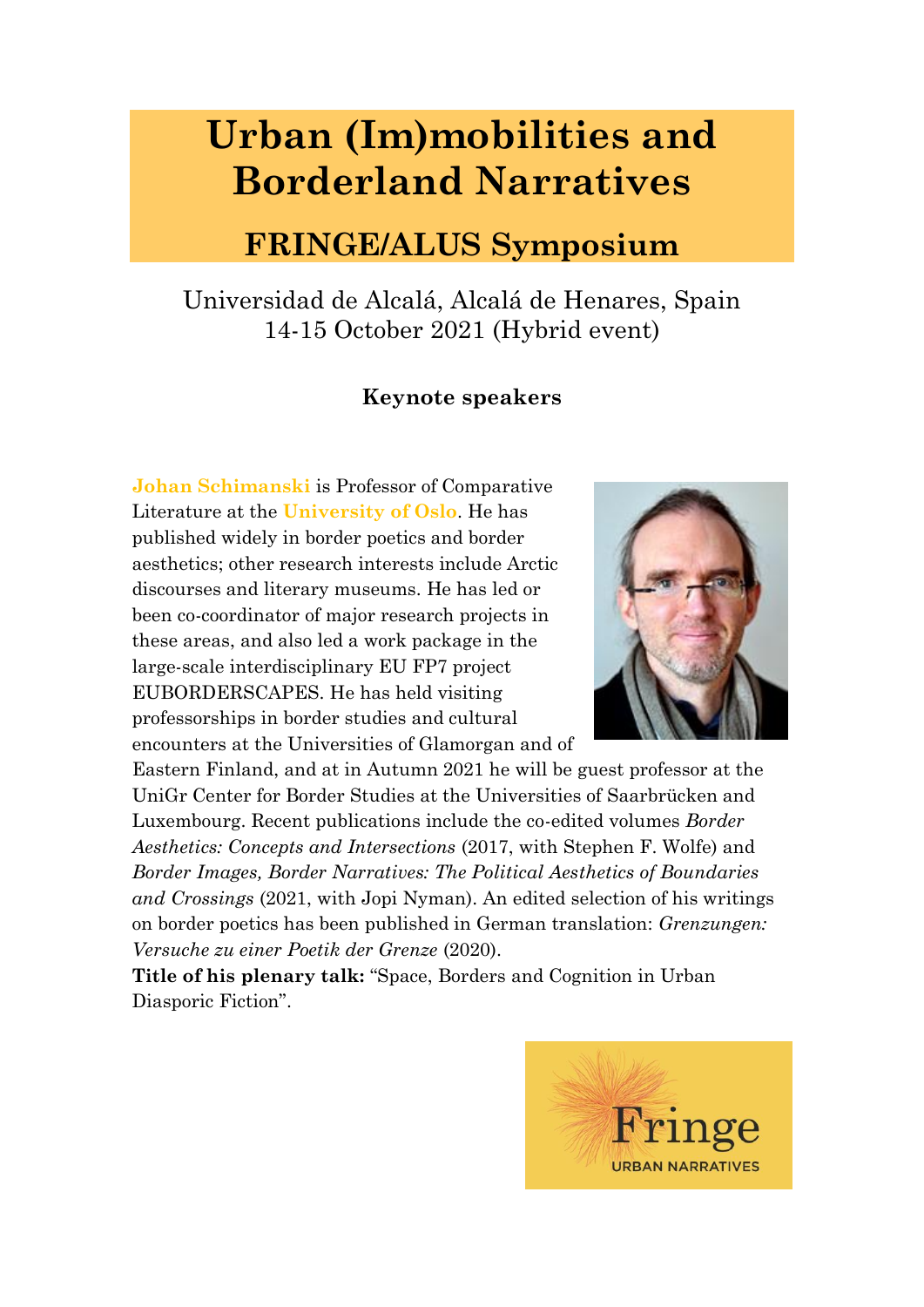**Catherine Rottenberg** is Associate Professor in the Department of American and Canadian Studies at the **University of Nottingham**. She has published numerous articles on feminist theory and 20th-Century African-American and Jewish-American literature. Her monographs include *The Rise of Neoliberal Feminism* (2018) and *Performing Americanness: Race, Class, and Gender in Modern African-American and Jewish-American Literature* (2008). She is also is the co-author of *The Care Manifesto* (2020) and editor of *Black Harlem and the Jewish Lower East Side: Narratives out of Time* (2013).



**Title of her plenary talk:** "Narratives of Feminist Solidarity, Mobility and Urban Space"



**Jean-Philippe Imbert** (School of Applied Language and Intercultural Studies, **Dublin City University**). He lectures, researches and publishes on literary, artistic and aesthetic representations of Mexican, Irish and French 20th and 21st centuries, focusing on the relationship between sexuality, gender and the literary, artistic and aesthetic treatments of evil, trauma, angst or perversion, from a queer perspective and

with an interest on the urban. He has been president of the ADEFFI (Association des Études Françaises et Francophones) and of the Irish Association of Mexican Studies. He was Research and Education Officer for IASSCS (The International Association for the Studies of Sexuality, Culture and Society) and also curated international art exhibitions (photography) in Delhi, Dublin or Mexico.

**Title of his plenary talk:** "Once upon a Queer: Sexual Monstrosity, Sexual Misery and the Metropolis".